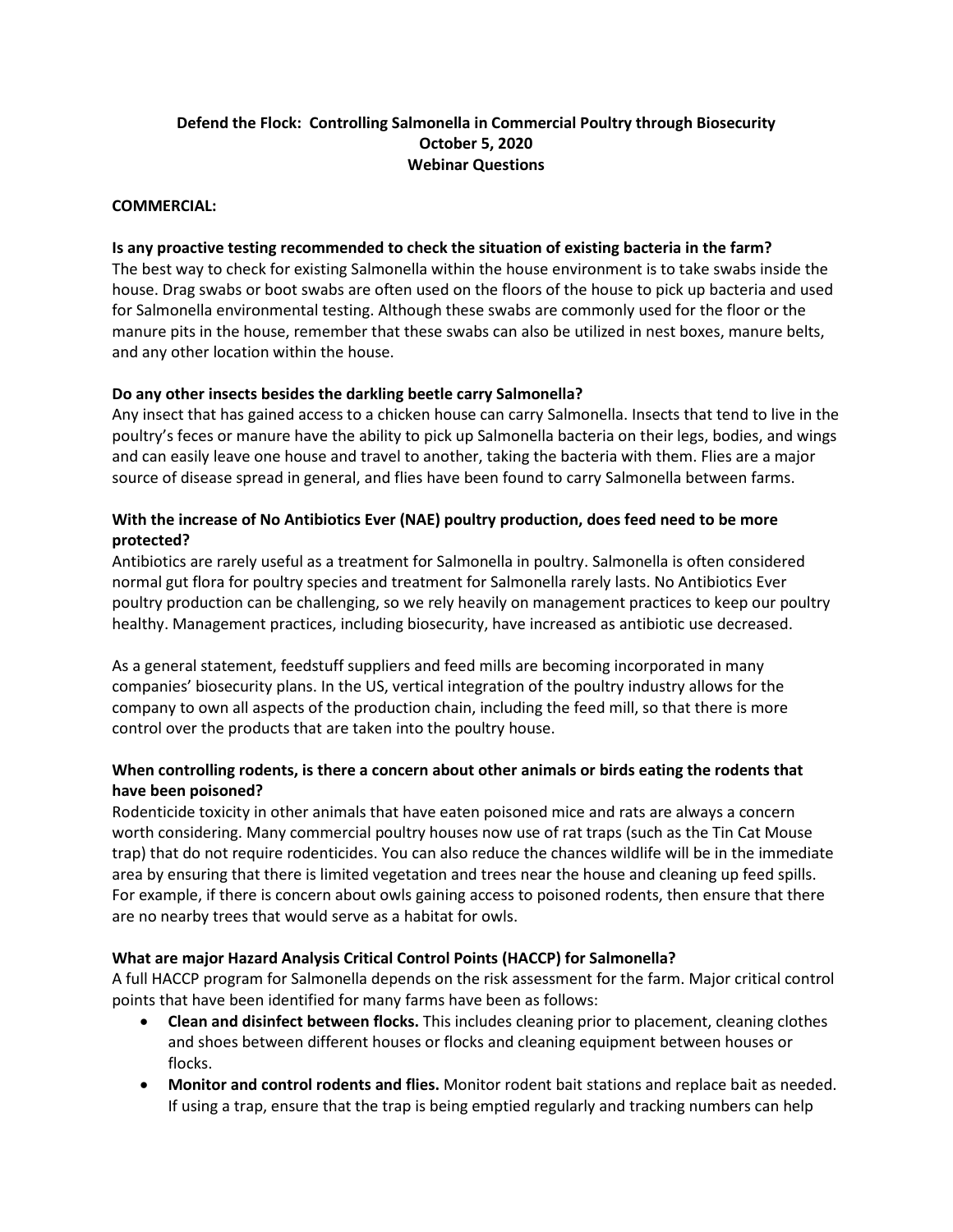producers understand rodent load on the farm. Fly traps and ribbons should be replaced regularly. Tacking up index cards in the house and counting fly specks (daily to weekly) can help estimate number of flies on the farm.

- **Place clean chicks or pullets**. This can be done by knowing the status of the breeders or by testing the chick papers from the hatchery.
- **Monitor the environment**. Environmental testing for Salmonella can help determine what the flock is exposed to, or what the flock is shedding.

**In your opinion, do you think constant monitoring, culture, sensitivity and treatment will reduce the impact of Salmonella in the poultry industry, especially in developing countries like Nigeria?** Dr. Hofacre participated in a panel session during the 2009 World Health Organization Microbial Risk Assessment Series that addresses some of these concerns. A direct link to this document is found here: [https://apps.who.int/iris/bitstream/handle/10665/44211/9789241547901\\_eng.pdf?sequence=1](https://apps.who.int/iris/bitstream/handle/10665/44211/9789241547901_eng.pdf?sequence=1)

## **Given the role of breeder flocks on Salmonella load in broilers, does it make sense to use Salmonella vaccination in broilers or are other interventions more impactful? Can you clear or at least reduce the load in already infected birds?**

Salmonella vaccination in breeder flocks is helping to accomplish two things. It gives the breeders immunity so that they are less susceptible to becoming infected, and if they do become infected they will shed much lower amounts of Salmonella into their environment and less into or on the egg. During Dr. Hofacre's portion of the presentation, the following reference was provided that addresses this question[: Appl. Environ. Microbiol. Vol. 76, No. 23, pp. 7820–7825. 2010.](https://aem.asm.org/content/76/23/7820.short)

What we have also found, is that the reduction or elimination of one Salmonella serotype within the gut microbiome can sometimes allow for other Salmonella serotypes to become more predominant.

# **Are more interventions in the live operation needed in order to reduce the risk of Salmonella in the processing plants?**

There are, every day, new interventions that we learn about for the live side to reduce Salmonella in the plant. Unfortunately, what works for one complex or location may not be successful in other complexes or locations. This question is difficult to answer because it depends largely on the location of the house and the sources of Salmonella coming into the live operation as well as the interventions that are put in to try and stop that input.

### **How do you remove salmonella enteritidis (SE) from the environment inside and outside of barns?**

The best way to keep SE out of a poultry facility is to ensure that the chicks placed at the farm are negative for SE and keep rodent and fly numbers down. Once SE is on the farm, the best option for elimination is to remove as much of the used litter or manure from the house as possible, dry clean the house to remove most of the organic material and then disinfect to kill bacteria. Salmonella requires moisture to live, so drying out the house has been shown to impact bacterial numbers. Prior to placing the next set of birds, do environmental testing to ensure that SE is not present.

Treating outside of the house can be very challenging. Reducing vegetation and areas where water may puddle may help reduce the locations where you may be able to locate Salmonella in the outside environment. If there is concern that Salmonella is being "tracked" into the house from the outside, the best option is to implement biosecurity practices where shoes are changed upon entering the anteroom of the chicken house. Typically, this pair of shoes is stored in the anteroom and disinfected prior to